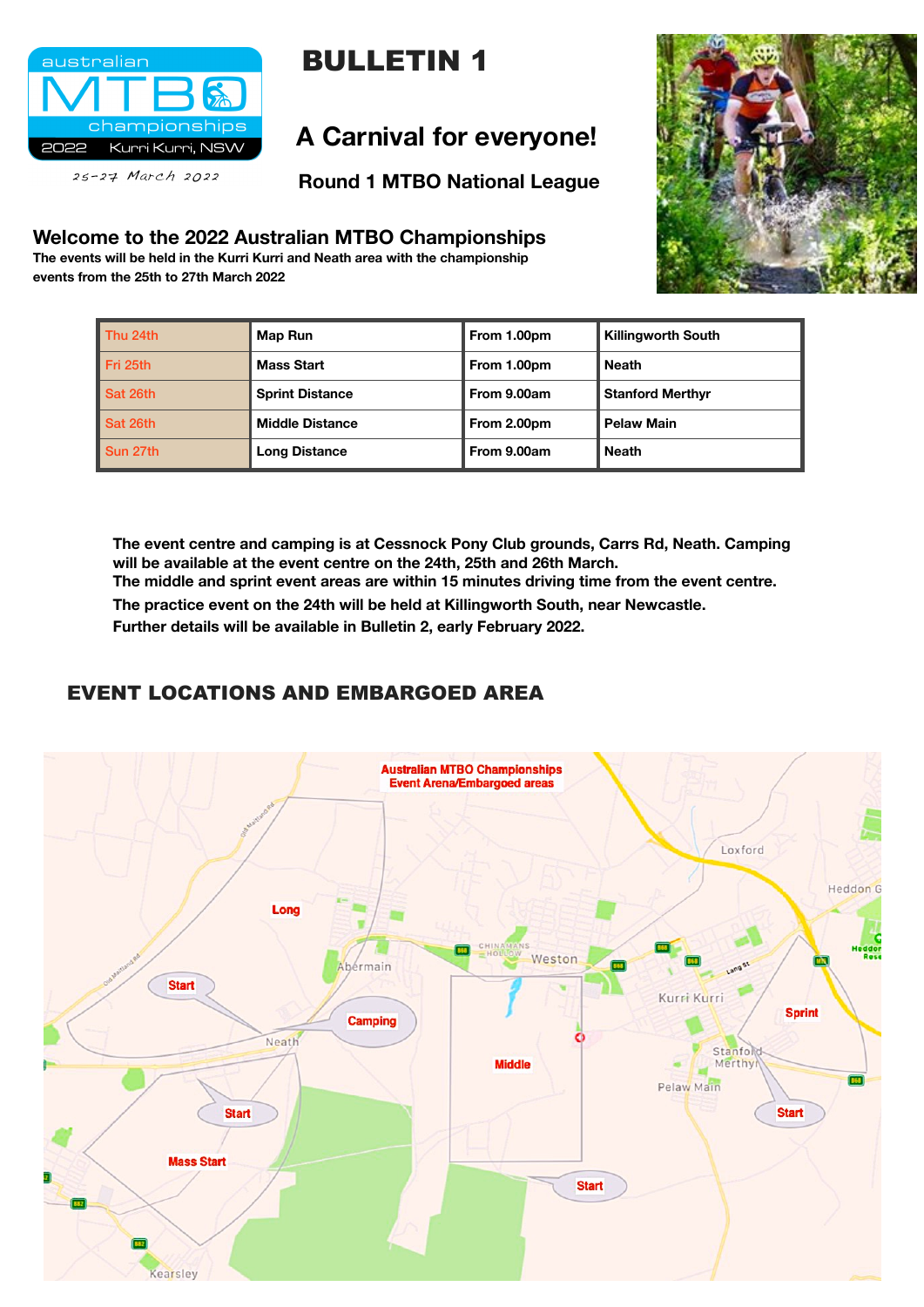

 **A Carnival for everyone!**

**Round 1 MTBO National League** 

 **and** 

#### **Australian MTBO Championships**



 $25 - 27$  March  $2022$ 

|                | <b>Mass Start</b> | <b>Sprint</b> | <b>Middle</b> | Long    |
|----------------|-------------------|---------------|---------------|---------|
| <b>Elite</b>   | 75-80             | $20 - 25$     | 55-60         | 105-115 |
| <b>Masters</b> | 75-80             | $20 - 25$     | 55-60         | 105-115 |
| <b>Juniors</b> | 60-65             | $16 - 20$     | 45-50         | 80-90   |

#### **COURSE DETAILS**

**The full course details with lengths and elevations will be included in Bulletin 2** 

**The guide below is in minutes for the expected winning times and there may be adjustments for the Recreational class and some master classes.**

#### **PUNCHING SYSTEM**

**We will be using SIAC- the contactless version of Sport Ident with the range of up to 1.5m from the control. You must approach within 1.5m to register your visit to the control. There will be a limited number of hire SIAC for the weekend. Details on the number of SIAC for hire and the cost will be in Bulletin 2. All competitors will require a SIAC punch to activate the controls.**

#### **START TIMES**

**The start times are listed on page 1 of this bulletin. The start draw will be undertaken the week before the events and the details posted on Eventor as soon as possible. If you have a special request for a start time please email [gregbacon63@gmail.com](mailto:gregbacon63@gmail.com)**

**The Mass Start event is in age groups and it may be difficult to organise start times to meet family needs at this event.** 

#### **AWARDS/PRIZES**

**For the Australian Championships age classes, awards will be made to 1st, 2nd and 3rd place getters. In the Recreational Class awards will be made to 1st place only.** 

**Awards will be presented at the completion of Mass Start, Sprint and Middle events. Awards for the Long Distance will be presented on completion of the event at approximately 12.30pm.**

#### **PRESENTATION DINNER**

**At this stage a formal presentation dinner has not been organised however there are several dining locations near the event arenas. Further details on dining for the Saturday night will be posted in Bulletin 2**

## **RULES**

**The event will be held under the Australian MTBO Rules as described in the following link:** 

#### **ACCOMMODATION/CAMPING**

**Camping will be available at the event centre on Thursday from 12 noon 24th to Sunday 27th March, until completion of the Championships. The three nights accommodation fee is \$20 per head and two nights \$15 per head, with a family maximum of \$40. This will be payable via Eventor when entries open. The camping area has toilets onsite and showers. There are several motels, hotels and resorts in the Kurri Kurri/Cessnock area that are within 15 minutes drive of the event centre. There is an Italian restaurant in the Hotel opposite the camping area.** 

**Check out the various accommodation booking websites for the best deals, Wotif, Trivago and Expedia.**